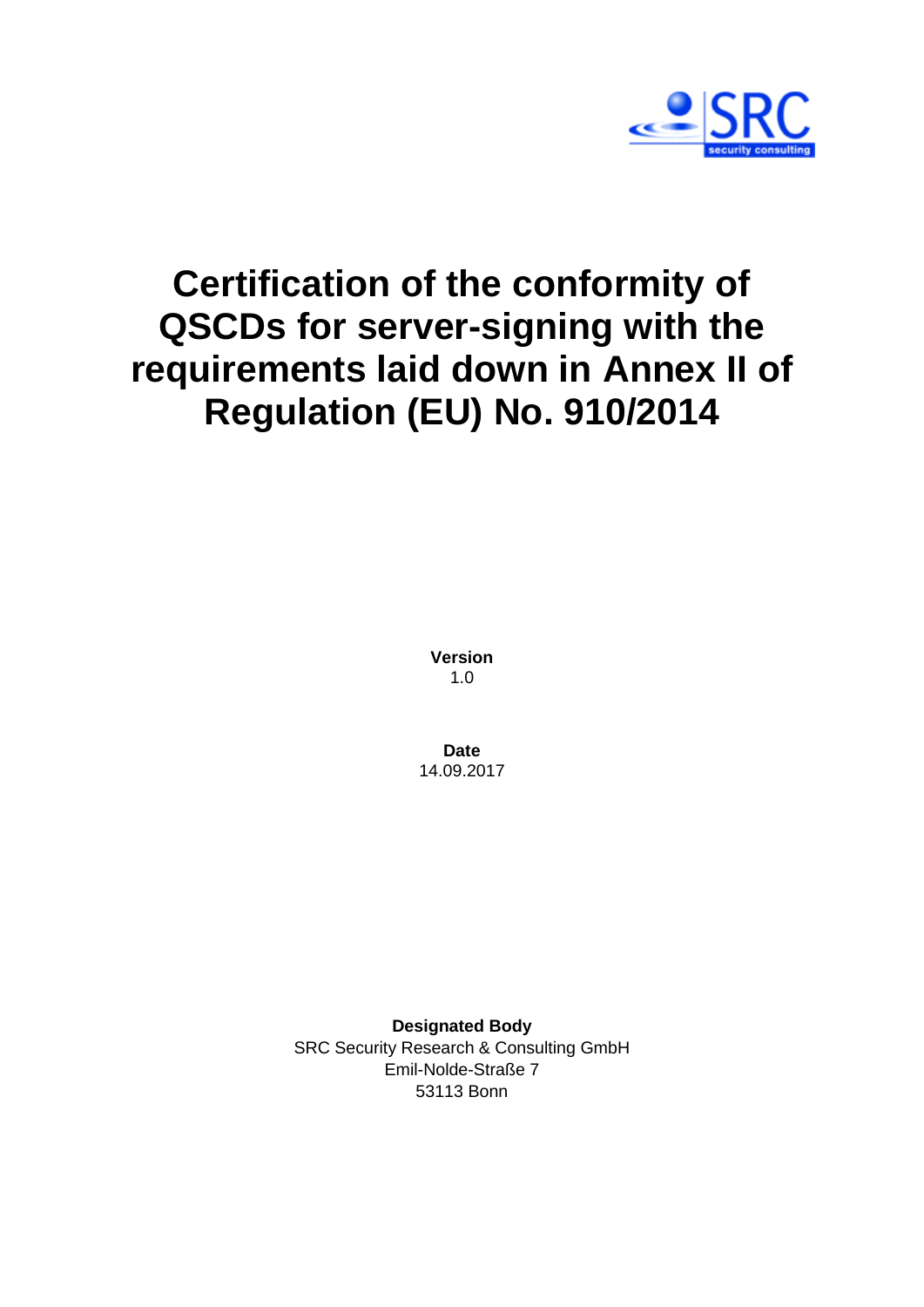#### **Document revisions**

| <b>Version</b> | <b>Date</b> | <b>Amendments</b>        | <b>Author</b> |
|----------------|-------------|--------------------------|---------------|
| 0.1            | 11.09.2017  | First internal version   | <b>SRC</b>    |
| 0.2            | 12.09.2017  | <b>Quality Assurance</b> | <b>SRC</b>    |
| 1.0            | 14.09.2017  | First version            | <b>SRC</b>    |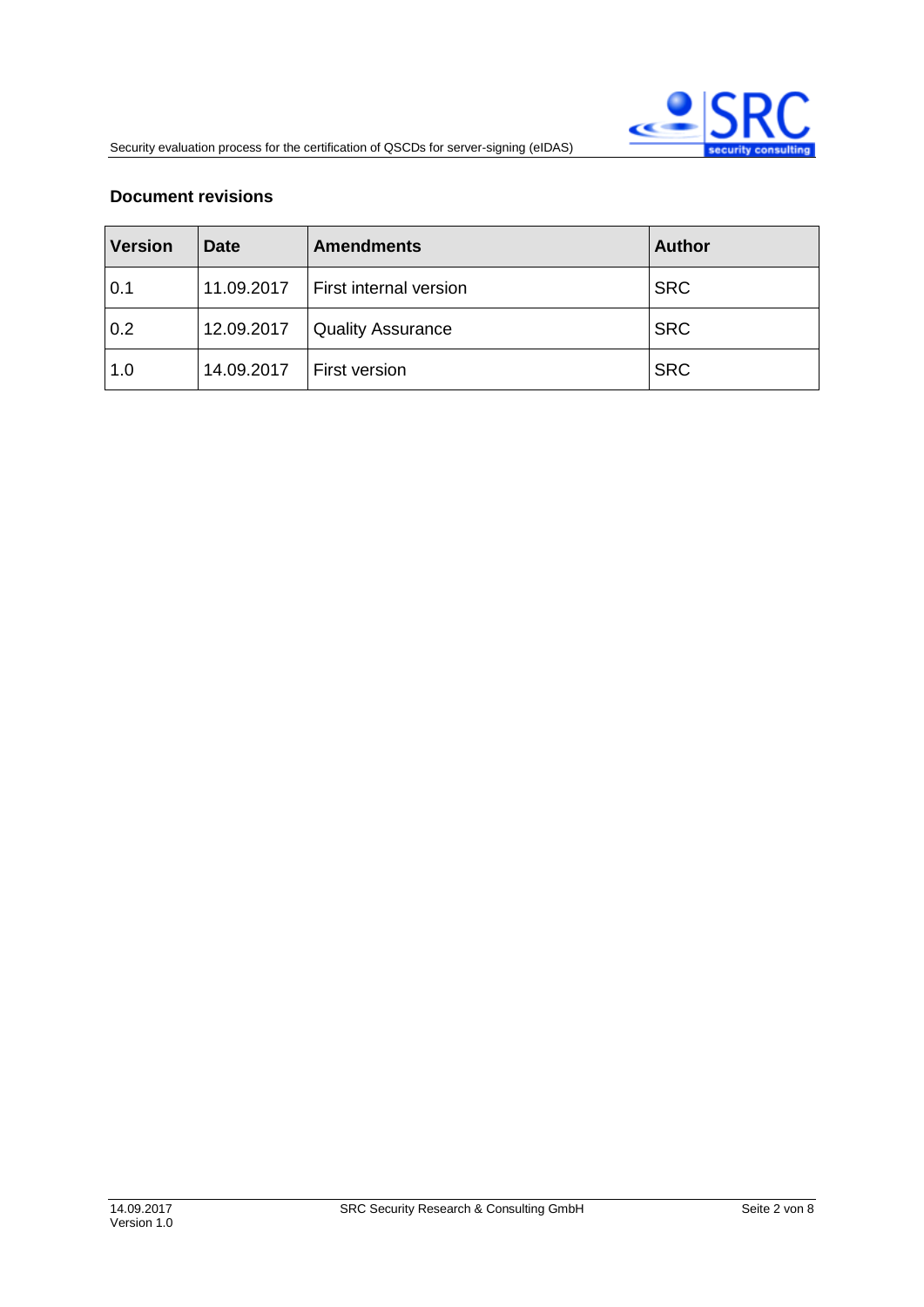

# **Contents**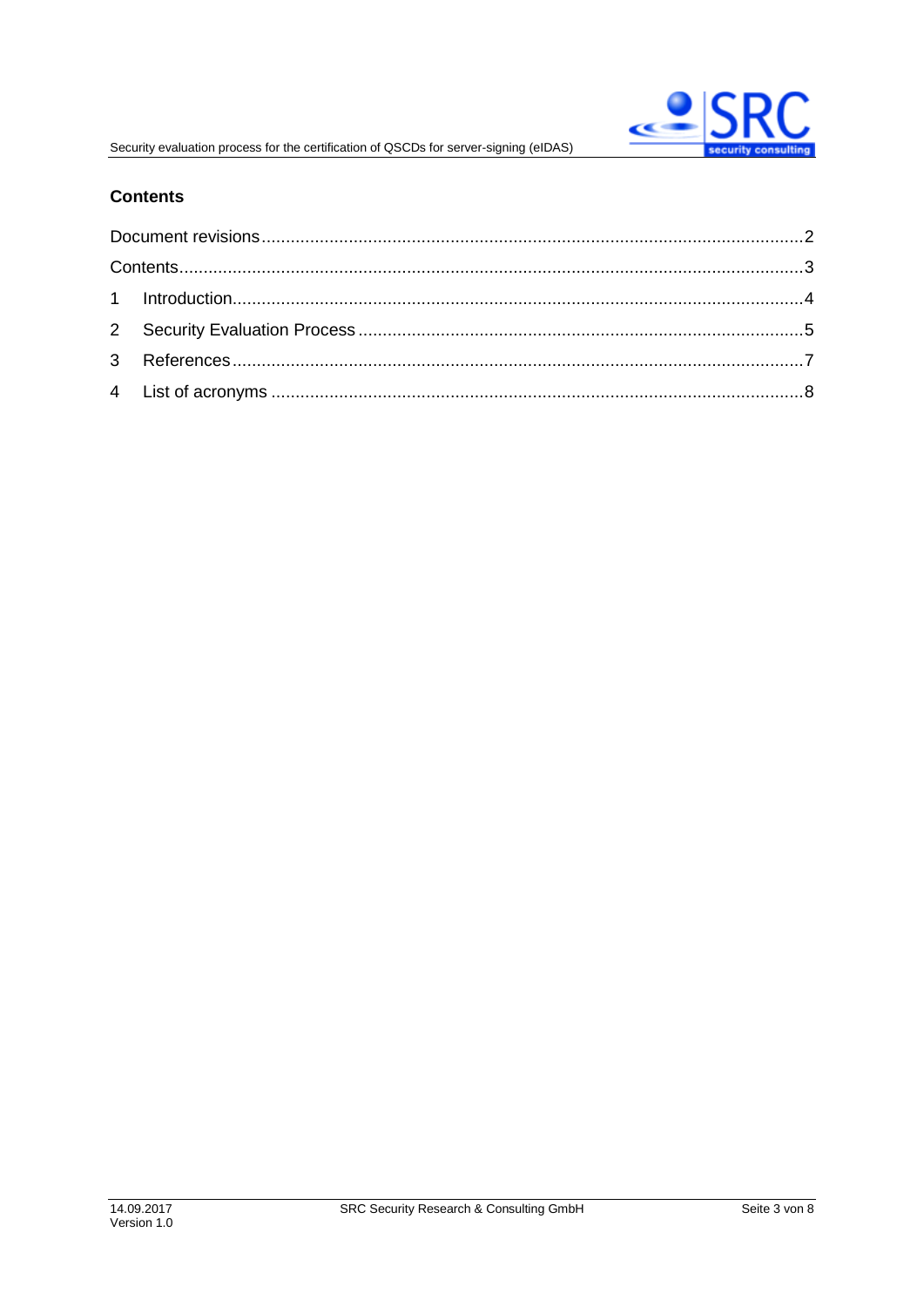

#### **1 Introduction**

For the certification of the conformity of qualified electronic signature creation devices and qualified electronic seal creation devices (QSCD<sup>1</sup>) with the requirements laid down in Annex II of the eIDAS regulation [\[eIDAS\]](#page-6-0) the EU commission has adopted the Commission Implementing Decision (EU) 2016/650 [\[CID \(EU\) 2016/650\].](#page-6-1) The corresponding Annex consists of a list of standards to be used for the security evaluation process, where the electronic signature resp. seal creation data is held in an entirely but not necessarily exclusively usermanaged environment [\(\[CID \(EU\) 2016/650\],](#page-6-1) Article 1 (1)). In the case where a qualified trust service provider manages the electronic signature resp. seal creation data on behalf of a signatory resp. of a creator of a seal, the certification of such products shall be based on a process that, pursuant to Article 30(3)(b), uses security levels comparable to those required by Article 30(3)(a) and that is notified to the Commission by the public or private body referred to in paragraph 1 of Article 30 of Regulation (EU) No 910/2014 [\(\[CID \(EU\) 2016/650\],](#page-6-1) Article 1 (2)).

Based on this situation the designated certification body "SRC Security Research & Consulting GmbH" notifies to the Commission a security evaluation process for the certification of QSCDs to be used for the so-called server-signing scenario.

Remark: SRC Security Research & Consulting GmbH is one of the German's designated certification bodies as stated in the list of certified qualified electronic signature creation devices and qualified electronic seal creation devices (cf. [\[EU QSCD list\],](#page-6-2) section GERMANY (DE)).

 $\overline{a}$ 

<sup>&</sup>lt;sup>1</sup> In the following the abbreviation QSCD is used for both, qualified signature creation devices as well as qualified seal creation devices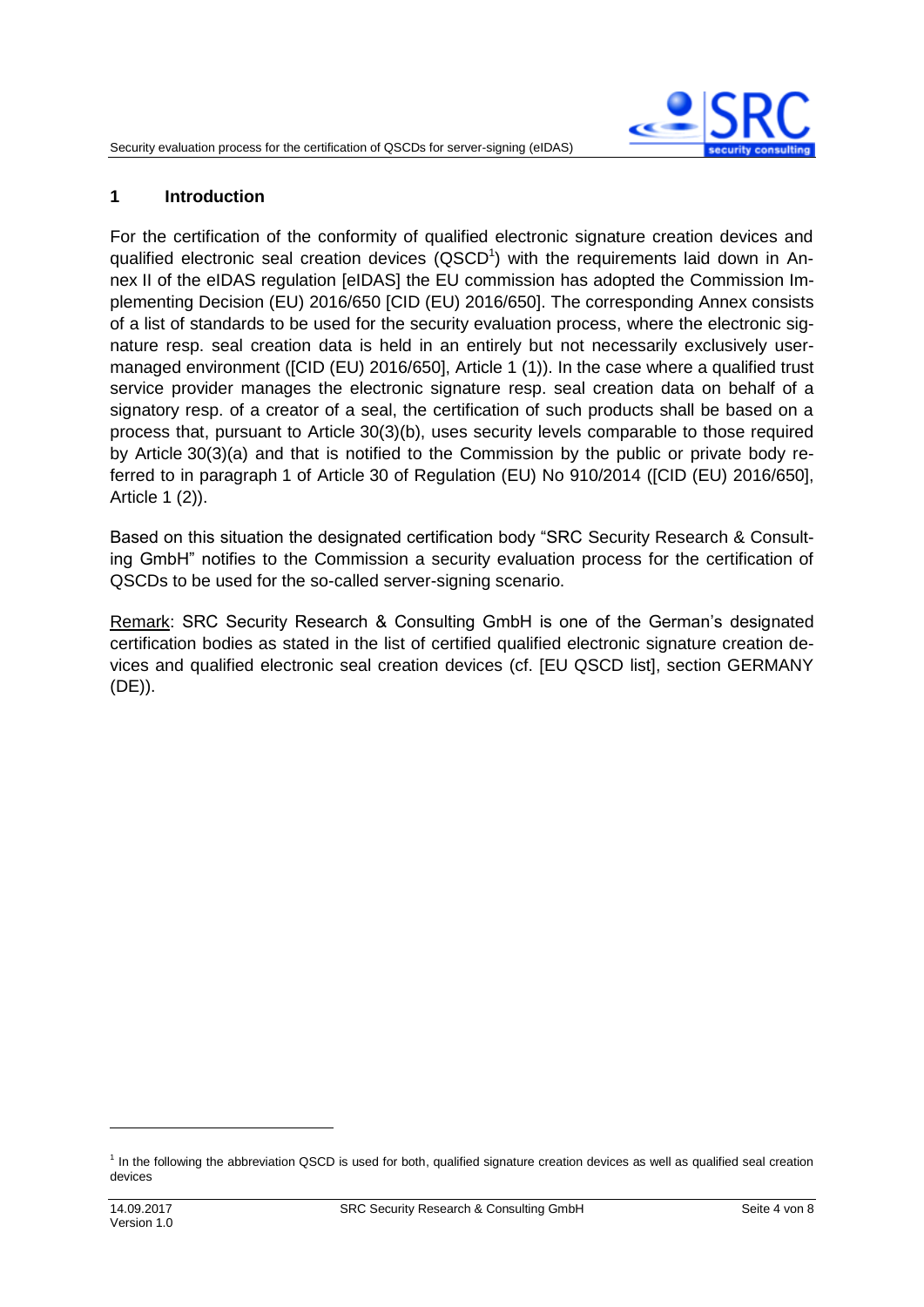

## **2 Security Evaluation Process**

The security evaluation process notified to the Commission consists of a security evaluation according to the "ISO/IEC 15408 Evaluation criteria for IT-Security" (Common Criteria Evaluation, cf. [\[ISO/IEC](#page-6-3) 15408-1], [\[ISO/IEC](#page-6-4) 15408-2], [\[ISO/IEC](#page-6-5) 15408-3]) as already listed in the Commission Implementing Decision (EU) 2016/650 [\[CID \(EU\) 2016/650\]](#page-6-1) and the use of the following two protection profiles (PP):

- "EN 419221-5 PP Cryptographic Module for Trust Services" [prEN [419221-5\],](#page-6-6) and
- EN 419241-2, Trustworthy Systems Supporting Server Signing Part 2: Protection Profile for QSCD for Server Signing" [prEN [419241-2\].](#page-6-7)

So the main difference of this security evaluation process is the use of two protection profiles that are not listed yet in [\[CID \(EU\) 2016/650\].](#page-6-1) Under the standardisation mandate M/460 given by the Commission these PPs were developed by CEN/TC224/WG17 for the security evaluation process of QSCDs for server-signing. For this both PPs have to be used, EN 419221-5 for the security evaluation of the cryptographic module and EN 419241-2 for the security evaluation of the signature activation module (SAM). SAM and the cryptographic module realise the QSCD.



**Figure 1: QSCD and related Protection Profiles**

In the above mentioned PPs the Evaluation Assurance Level EAL4+ (EAL 4 augmented with AVA\_VAN.5) is claimed. Hereby the achieved security level of the notified security evaluation process is comparable to the security level defined by the listed security evaluation process.

Both documents are under approval and already stable, essential changes of the contents or the defined requirements should not happen anymore. The version 0.15 of EN 419221-5 is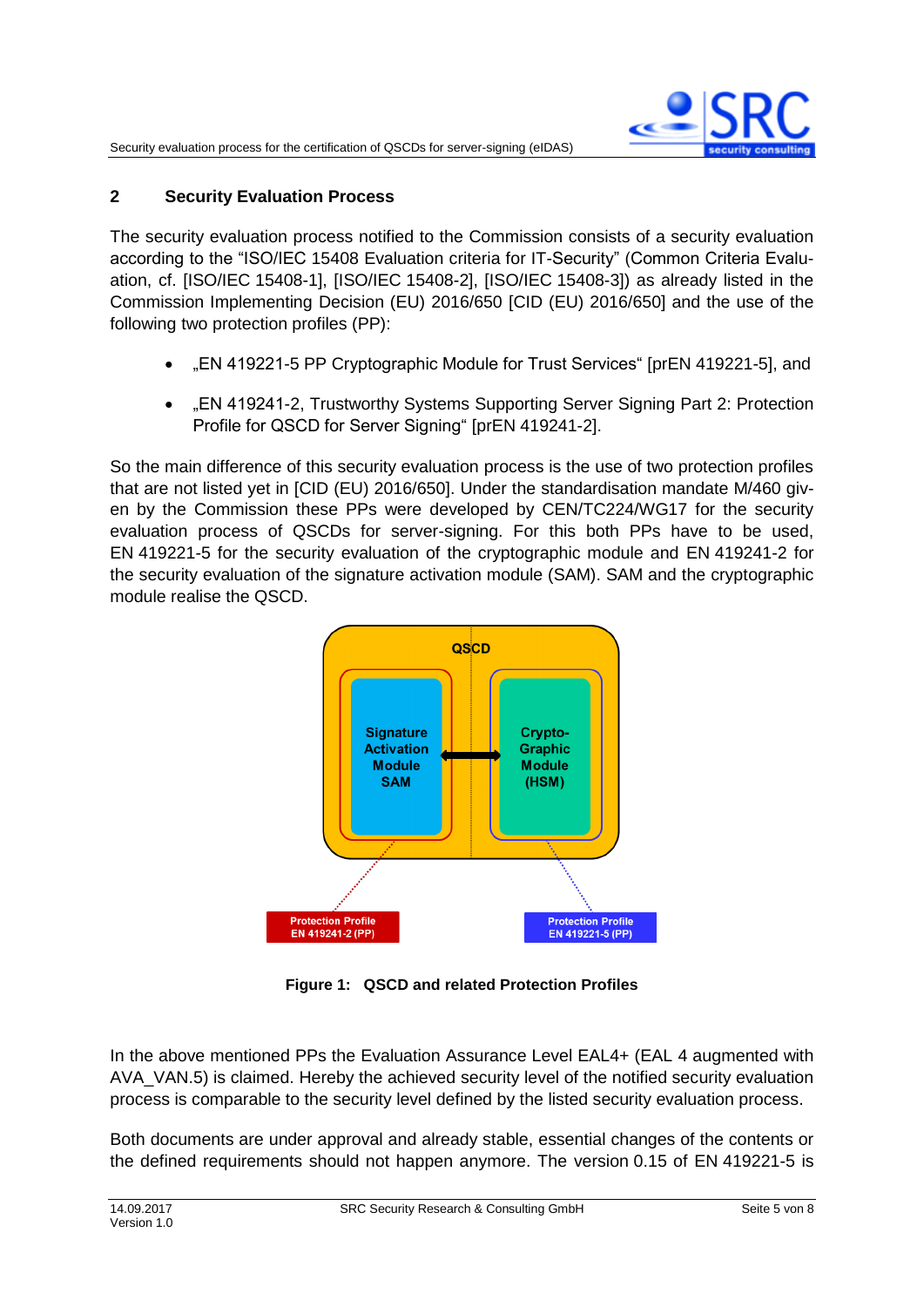

already certified (cf. certification report [\[ANSSI CRP\]\)](#page-6-8) and available via the official Website of Common Criteria (www.commoncriteriaportal.org). The CEN Enquiry for the protection profile EN 419241-2 was successfully finished on August, 3rd 2017 (closing date) and the evaluation of the PP is also in the final stage. The certification of EN 419241-2 is expected for nearly Q4/2017 or Q1/2018.

Furthermore it can be assumed that these PPs will become part of the list in the Commission Implementing Decision (EU) 2016/650 [\[CID \(EU\) 2016/650\]](#page-6-1) after their certification.

Therefore the notified security evaluation process is an obvious solution for the certification of products based on a process pursuant to Article 30(3)(b) of Regulation (EU) No. 910/2014.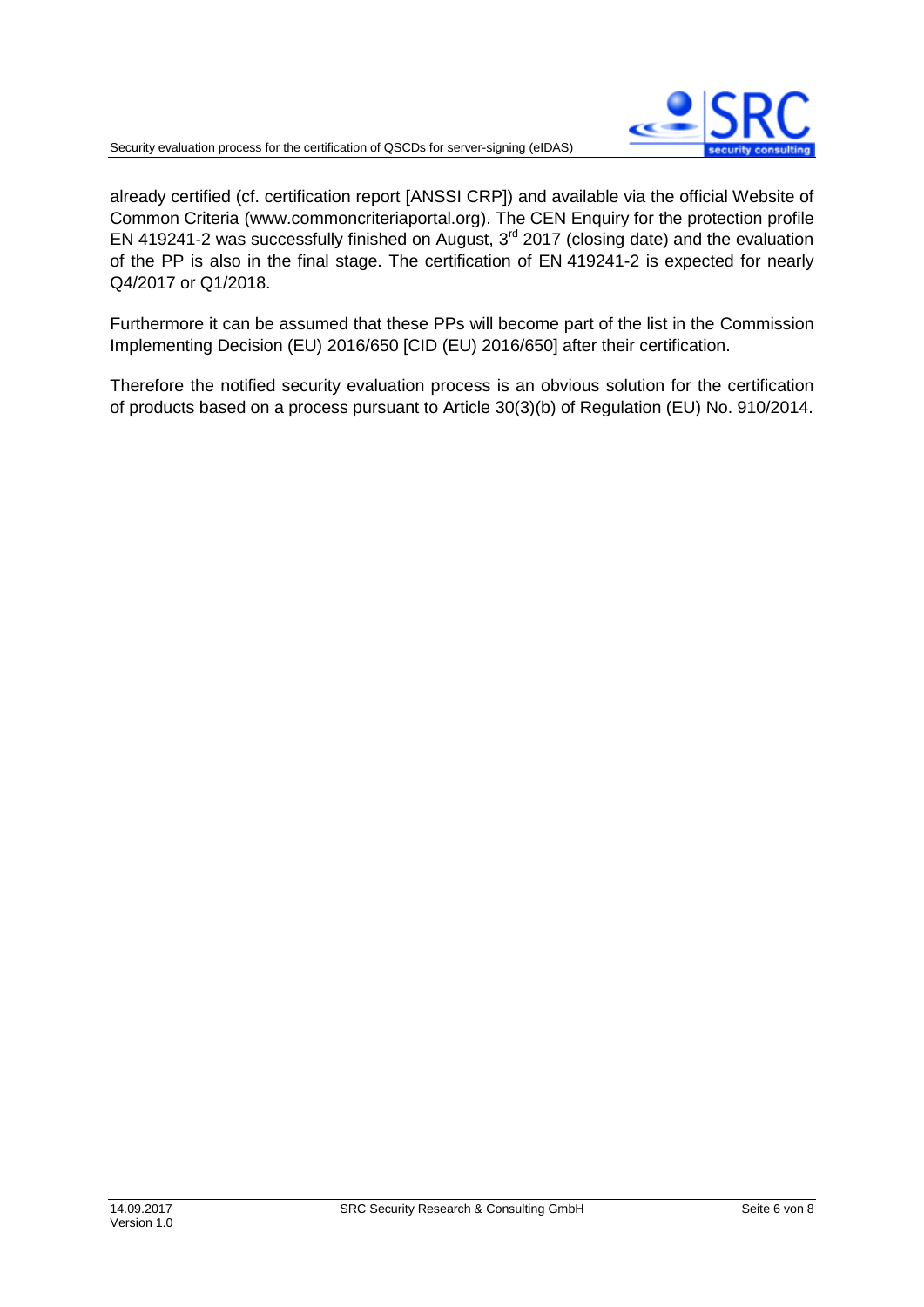

#### **3 References**

- <span id="page-6-0"></span>[eIDAS] REGULATION (EU) No 910/2014 OF THE EUROPEAN PARLIAMENT AND OF THE COUNCIL of 23 July 2014 on electronic identification and trust services for electronic transactions in the internal market and repealing Directive 1999/93/EC
- <span id="page-6-1"></span>[CID (EU) 2016/650] COMMISSION IMPLEMENTING DECISION (EU) 2016/650 of 25 April 2016 laying down standards for the security assessment of qualified signature and seal creation devices pursuant to Articles 30(3) and 39(2) of Regulation (EU) No 910/2014 of the European Parliament and of the Council on electronic identification and trust services for electronic transactions in the internal market
- <span id="page-6-2"></span>[EU QSCD list] Compilation of: Member States' notifications on: Designated Bodies under Article 30(2) and 39(2) of Regulation 910/2014 and Certified Qualified Signature Creation Devices under Article 31(1)-(2), and Certified Qualified Seal Creation Devices under Article 39(3) of Regulation 910/2014, and information from Member States on: Secure Signature Creation Devices benefiting from the transitional measure set in article 51(1) of Regulation 910/2014
- <span id="page-6-3"></span>[ISO/IEC 15408-1] ISO/IEC 15408-1:2009 - Information technology - Security techniques - Evaluation criteria for IT security - Part 1. ISO, 2009
- <span id="page-6-4"></span>[ISO/IEC 15408-2] ISO/IEC 15408-2:2008 - Information technology - Security techniques - Evaluation criteria for IT security - Part 2. ISO, 2008.
- <span id="page-6-5"></span>[ISO/IEC 15408-3] ISO/IEC 15408-3:2008 - Information technology - Security techniques - Evaluation criteria for IT security - Part 3. ISO, 2008
- <span id="page-6-6"></span>[prEN 419221-5] CEN/prEN 419221-5:2016, Protection profiles for TSP Cryptographic modules - Part 5 Cryptographic Module for Trust Services, v0.15, 2016-11-29
- <span id="page-6-8"></span>[ANSSI CRP] ANSSI, Rapport de certification ANSSI-CC-PP-2016/05 du profil de protection "Protection profiles for TSP Cryptographic modules - Part 5- Cryptographic Module for Trust Services" (prEN 419 221-5, version 0.15), 16.12.2016
- <span id="page-6-7"></span>[prEN 419241-2] CEN/prEN 419241-2:2017, Trustworthy Systems Supporting Server Signing Part 2: Protection Profile for QSCD for Server Signing, v0.12, 2017-06, or newer version